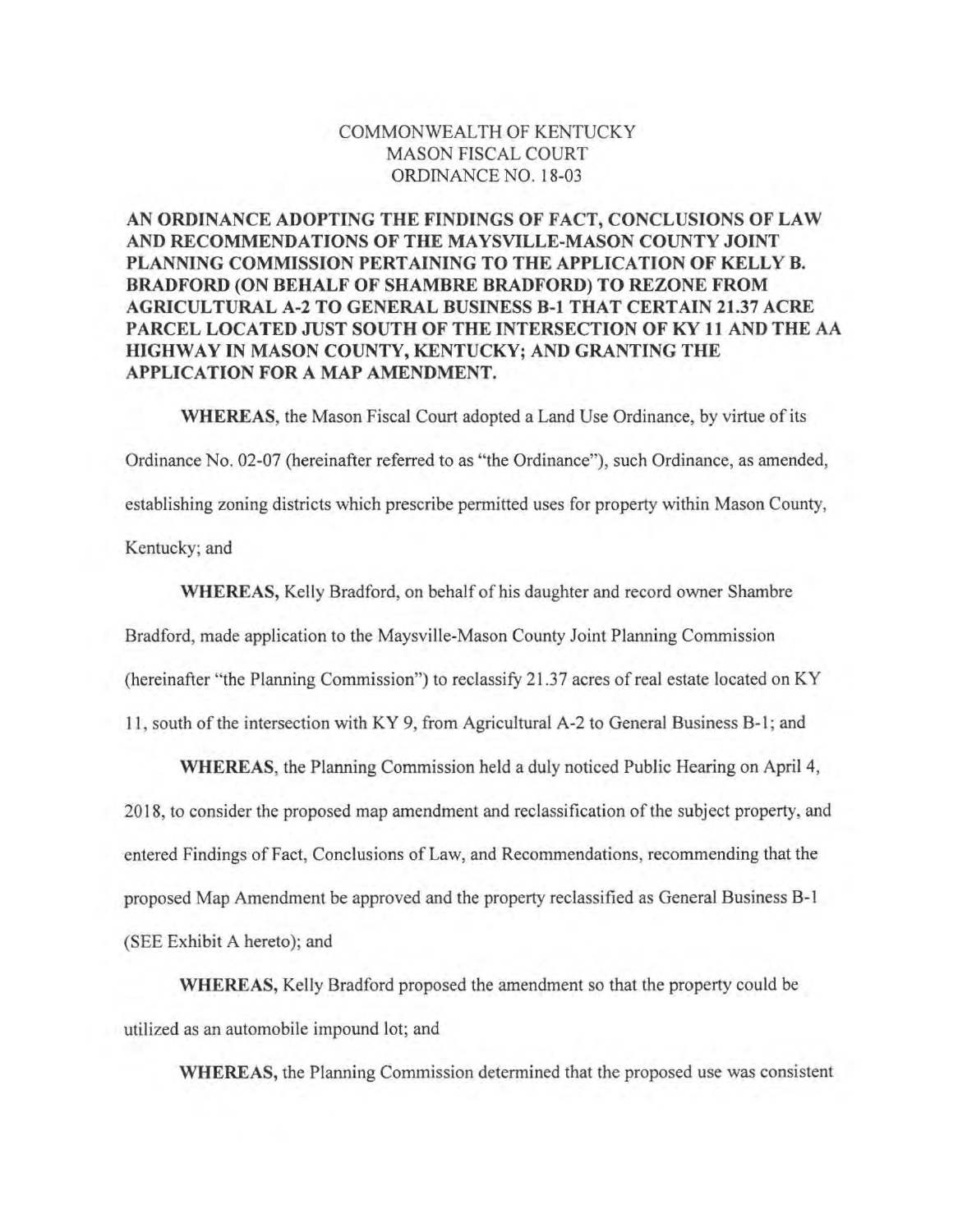with the Comprehensive Plan, considering the classification and use of other properties in the area; and

WHEREAS, the Planning Commission also considered the testimony of adjoining property owner Kelly Moss, and concerns expressed about contamination from runoff if the property was reclassified; and

WHEREAS, the Planning Commission also considered the statements of the administrative official, George Larger, as to potential conditions that could be placed on the use of the property by means of a conditional use permit; and

**WHEREAS**, the matter has been brought before the Mason Fiscal Court in accordance with the provisions of KRS 100.211(1) as to the proposed map amendments, and such Fiscal Court having limited its consideration of the proposed map amendments to the official record of the Public Hearing held before the Joint Planning Commission to make the legislative determination of the appropriateness of the Map Amendment to reclassify the subject property from A-2 to B-1, and having adopted Findings of Fact recommending such amendment.

# NOW THEREFORE, THE FISCAL COURT OF MASON COUNTY, KENTUCKY, does hereby ENTER THE FOLLOWING FINDINGS OF FACT AND **CONCLUSIONS OF LAW AND ORDAINS as follows:**

#### **FINDINGS OF FACT**

1. That upon motion duly made and unanimously passed, the Mason Fiscal Court declined to hold a separate evidentiary hearing, and instead determined that the matter would be considered based upon the record of the Mason County Joint Planning Commission, including a transcript of the April 4, 2018, evidentiary hearing, all of which is filed with the Mason County Clerk in open meeting and to be included within the minutes of the regular Fiscal Court meeting.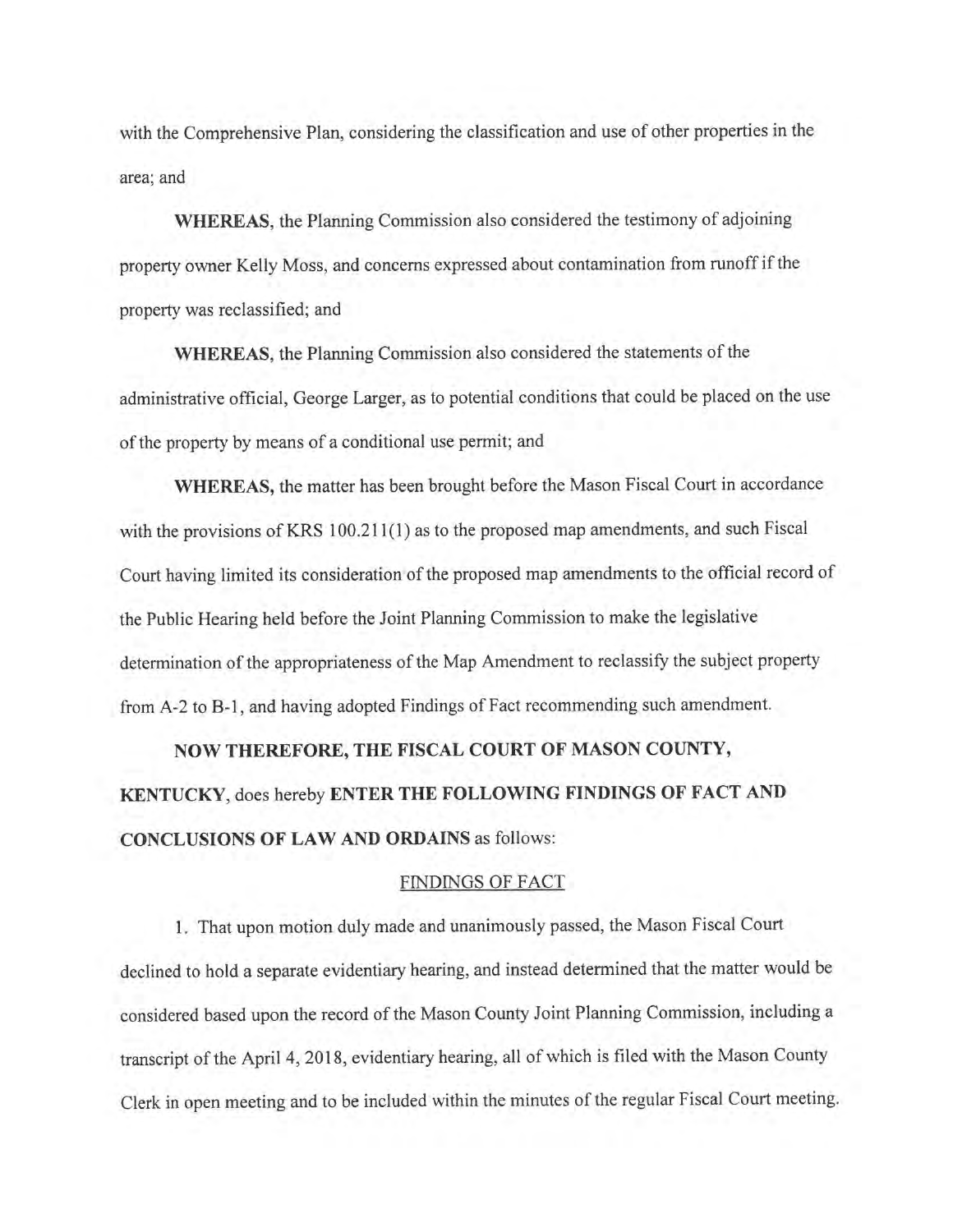SEE City of Louisville v. McDonald, 470 S.W.2d 173 (Ky. 1971). The Fiscal Court did not conduct further hearing or permit further testimony or evidence, but any limited statements permitted are given the weight of argument rather than evidence;

2. That the Planning Commission found that the property is presently zoned Agricultural A-2, but there are a number of the properties in the immediate vicinity, particularly towards or at the intersection of KY 9 and KY 11 which are classified and/or used for industrial purposes;

3. That the Planning Commission also heard testimony from adjoining property owner Kelly Moss objecting to the reclassification from A-2 to B-1 based on concerns over potential negative environmental impact;

4. That the Fiscal Court recognizes that the property is located along an urban corridor with properties in the vicinity which are classified and used for industrial purposes, as well as properties which are residential or agricultural in nature;

5. That the Fiscal Court recognizes that the possible use of the entire property as an impound lot could negatively impact the value of the residential or agricultural properties in the immediate vicinity. However, the Fiscal Court anticipates that the recent text amendments regarding impound lots, salvage yards, auto mechanical repair and auto body repair contain sufficient safeguards to eliminate such impacts, particularly insofar as those revisions make impound lots a conditional use in General Business B-1 zones subject to approval by the Board of Adjustments.

6. That the Planning Commission's Findings of Fact, Conclusions of Law and Recommendations which recommend that the proposed map amendment to reclassify the subject property should be adopted.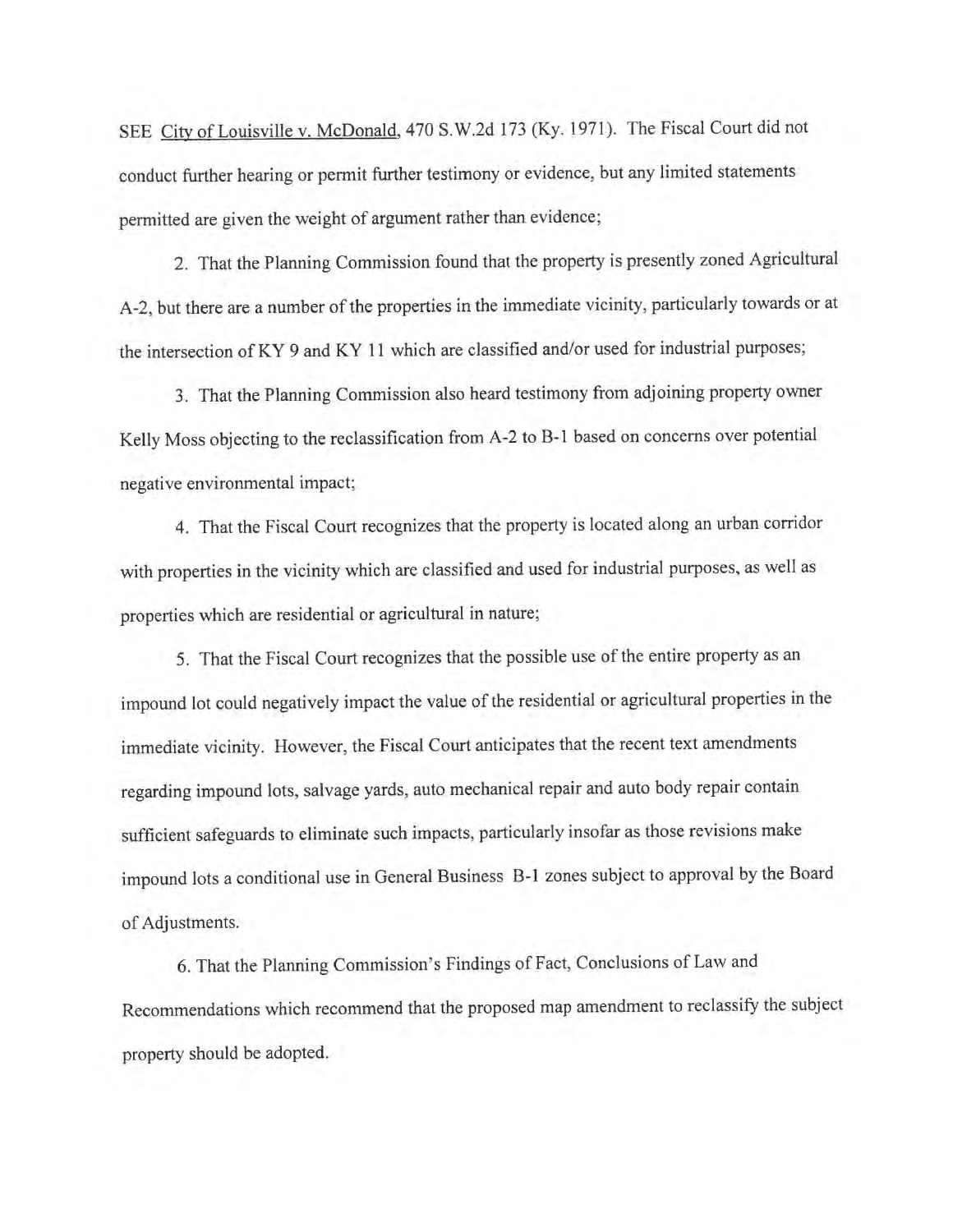#### **CONCLUSIONS OF LAW**

1. That the Conclusions of Law of the Planning Commission are hereby adopted; and

2. That the Mason Fiscal Court agrees with the recommendations of the Planning Commission that the property be reclassified from Agricultural A-2 to General Business B-1, and concludes that the adoption of such recommendations is appropriate under KRS 100.213.

WHEREFORE, the Fiscal Court of Mason County, Kentucky, does hereby ORDAIN that the Findings of Fact, Conclusions of Law and Recommendation of the Planning Commission be ADOPTED as concerning the application of Kelly Bradford, on behalf of his daughter and record owner Shambre Bradford, to reclassify 21.37 acres of real estate located on KY 11, south of the intersection with KY 9, from Agricultural A-2 to General Business B-1; and further ordains that the entirety of the Findings of Fact, Conclusions of Law and Recommendation of the Planning Commission are adopted herein, and incorporated herein by reference as set forth in full, same being attached hereto as an exhibit. These amendments shall be incorporated in a republished Ordinance No. 02-07, which should include all amendments thereto

Given first reading this 10<sup>th</sup> day of April, 2018.

offe

Hon. Joseph P. Pfeffe Judge/Executive

ATTESTED BY:

haniels chumacher

Stephanie Schumacher Mason County Clerk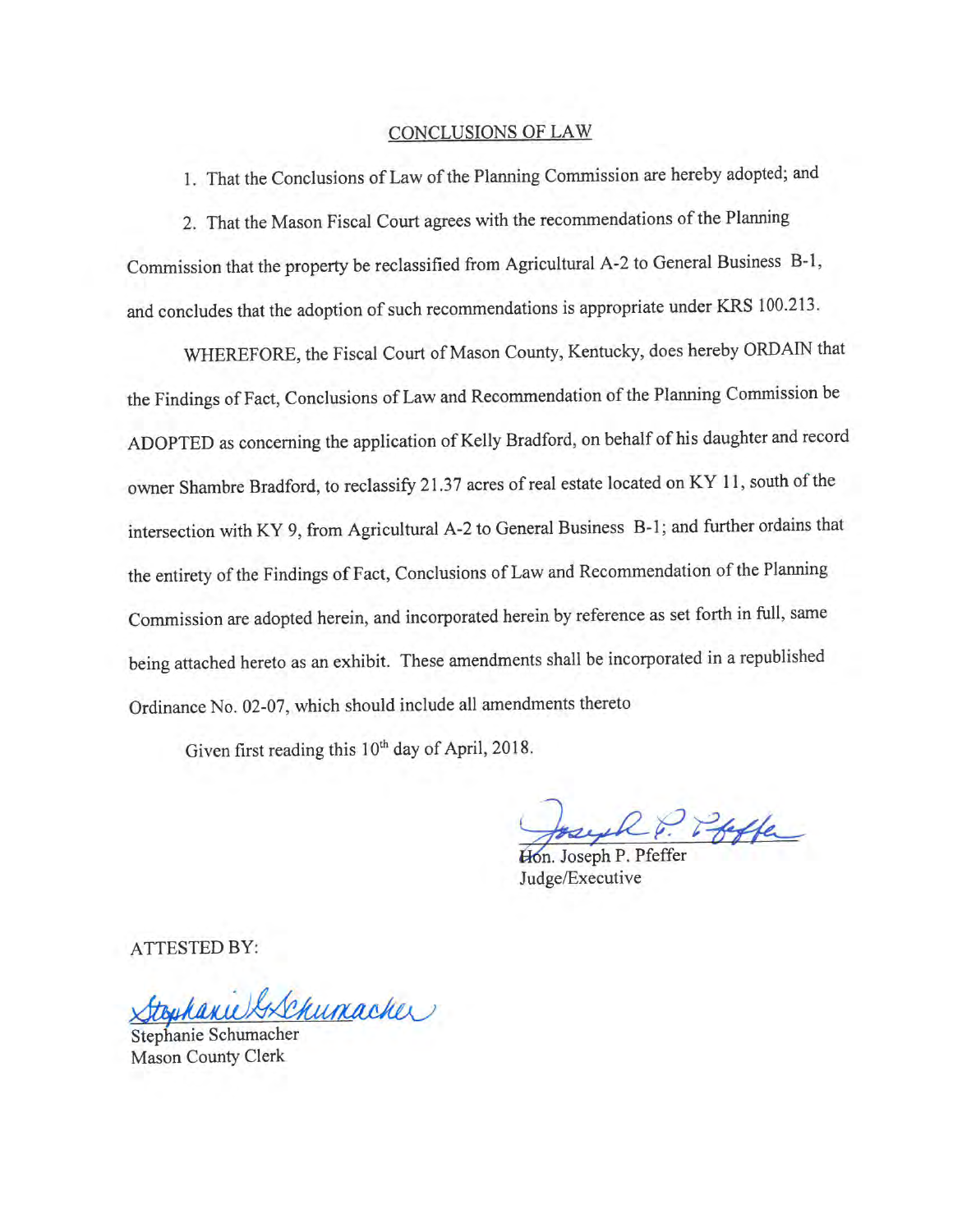# MASON COUNTY JOINT PLANNING COMMISSION **PUBLIC HEARING April 4, 2018** 5:30 P.M.

# IN RE: Zoning Map Amendment Application from Kelly Bradford to rezone a 21.369 parcel located at 6156 KY 11 from "A-2" (Agricultural) to "B-1" (General **Business**)

#### FINDINGS OF FACT, CONCLUSIONS OF LAW, and **RECOMMENDATION**

In accordance with the Maysville Code of Ordinances and KRS 100, the Mason County Joint Planning Commission (hereinafter "Commission") conducted a public hearing at Maysville Municipal Building, 216 Bridge Street, Maysville, Mason County, Kentucky, on April 4, 2018, at 5:30 P.M. regarding the Application for Zoning Map Amendment filed by Kelly Bradford with regard to 6156 KY 11. Applicant, Kelly Bradford, seeks the zoning map amendment in order to continue the impound lot he runs on the site.

The purpose of the hearing was to receive comments from the public and address any questions the public may have regarding the proposed amendment.

All Commission members were present, as follows: Jean Everett, Tommy Stanfield, Bob Biddle, Tim Teegarden, Tom Coe, Joe Brannen, David Reed, and Xandy Stewart. At the conclusion of the public hearing, upon a majority vote of the members present, the Commission adopted the following Findings of Fact, Conclusions of Law, and Recommendation:

### **FINDINGS OF FACT**

1. That the notice requirements of KRS Chapters 100 and 424 were complied with, written notice of the public hearing having been provided to the public in general by publication in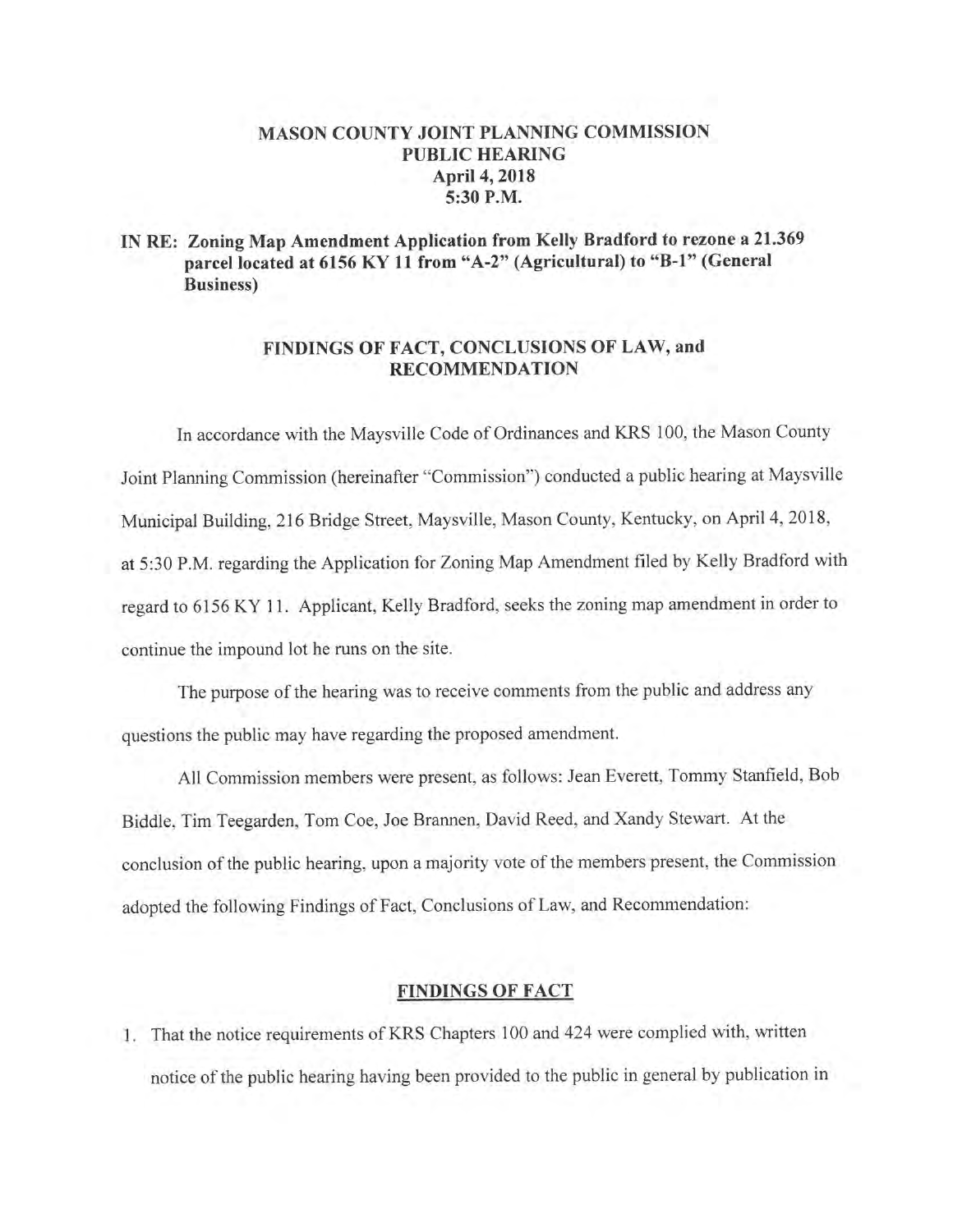the Maysville Ledger-Independent as well as the posting of a sign on the property and by certified mail sent to the surrounding property owners, as evidenced by the documents submitted for the record by the staff.

- 2. That administrative officer, Mr. George Larger, explained that the Applicant, Kelly Bradford, had previously made a similar application to rezone the property from "A-2" (Agricultural) to "I-1A" (Light Industrial). This Commission approved said application and recommended the Mason County Fiscal Court adopt the amendment. However, the Mason County Fiscal Court denied the application pending text amendments regarding impound lots, salvage yards, auto mechanical repair and auto body repair, including *inter alia*, limiting impound lots to a conditional use in "B-1" (Business) and "I-1A" (Light Industrial) zones. Since denial of the previous application, the Planning Commission has recommended, and both the City and County have adopted, such text amendments regarding impound lots, making that land use a conditional use subject to much more stringent regulation.
- 3. That attorney Andrew Wood, representing the Applicant, Kelly Bradford, presented an overview of the proposed zoning map amendment. The Applicant proposes that the property be rezoned from "A-2" (Agricultural) to "B-1" (General Business). The Applicant maintains that this re-zoning is in compliance with the Comprehensive Plan, because the site is located along KY 11, an urban corridor on the Comprehensive Plan Map, and several surrounding sites are similarly zoned "B-2" (Highway Business), "I-2A" (Heavy Industrial), and "1-2B" (Heavy Industrial). The Applicant explained that he has run an impound lot on the site for the last seven years and has consistently worked with various zoning and land use regulators to ensure the site would not be contaminated as the result of impound activities. The Applicant later noted that during the many years of operation, his impound lot has never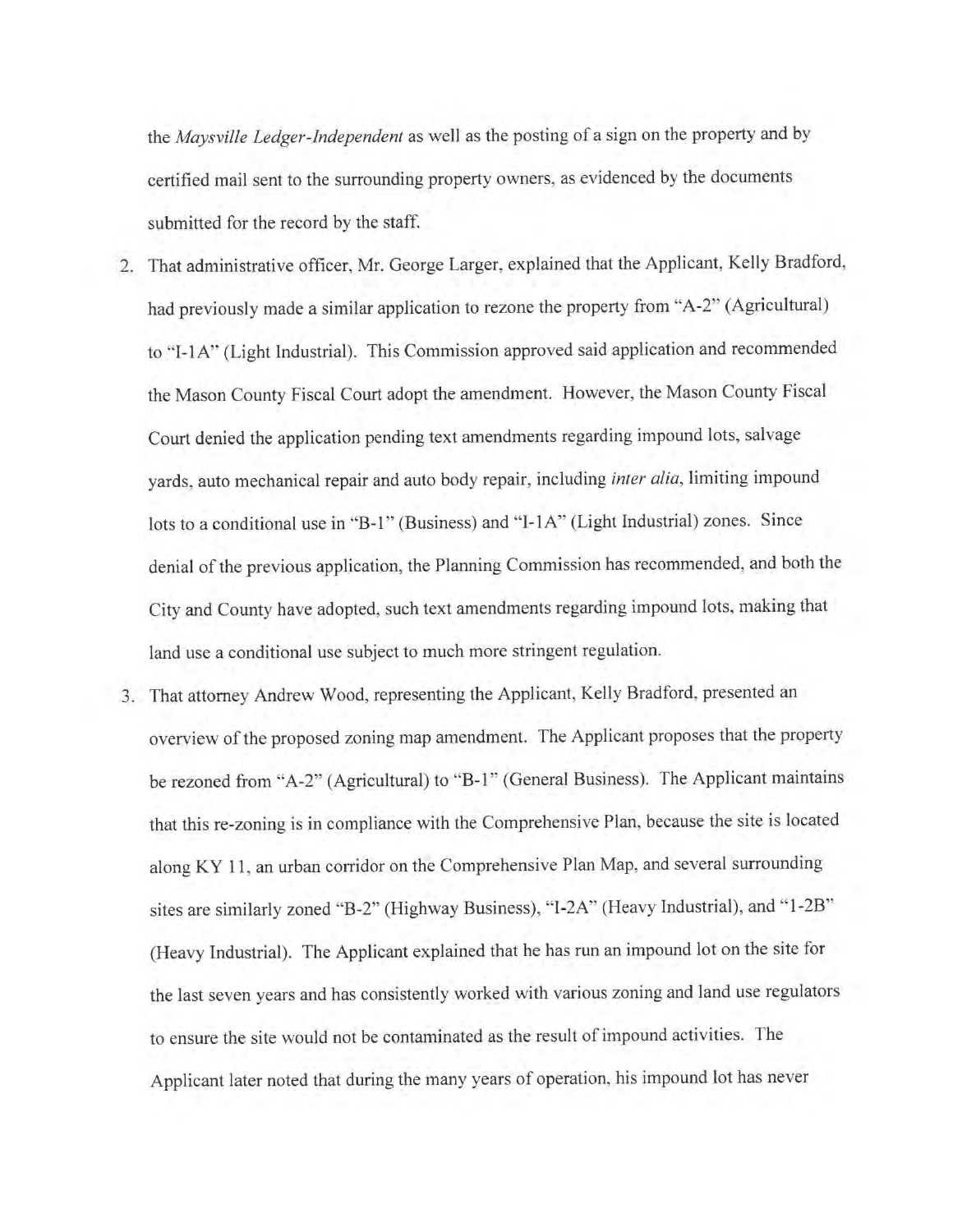resulted in any environmental contamination and that it enjoys an "A+" rating. The Applicant further cited the vital service his impound lot provides, a service greatly needed by both the City and the County.

- 4. That those property owners or interested parties who appeared at the hearing and addressed the Commission regarding the Application for Zoning Map Amendment at issue are listed, with a summary of their comments/opinions, as follows:
	- a. Kelly Moss owns an adjacent property containing a large pond; has concerns about what he sees as an inevitable environmental impact on surrounding properties, particularly with regard to water tables and his pond; worries about liability imposed on him as a property owner even though the source of contamination could come from the property at issue, particularly under the Clean Water Act; would like to see surety bond and indemnification conditions put into place;
	- b. Tommy Henderson owns salvage yard and car crusher; claims the Applicant's current use of the property at issue is improper and that the Applicant should not be allowed to locate an impound lot at the site; thinks impound lots should only be allowed in downtown Maysville;
	- c. Eric Keeth has no concerns with a change in zoning, as such, but has concerns about the environmental impact of the proposed land use; would like to see conditions in place to prevent and/or mitigate negative environmental impact;
	- d. Bonnie Bradford takes exception to the claims of Tommy Henderson, whose motivation she thinks arises solely from a desire to eliminate a business competitor;
	- e. Boyd Sexton owns towing service and salvage yard; feels he has been unfairly treated by the various zoning authorities in his business; claims he has fully cooperated with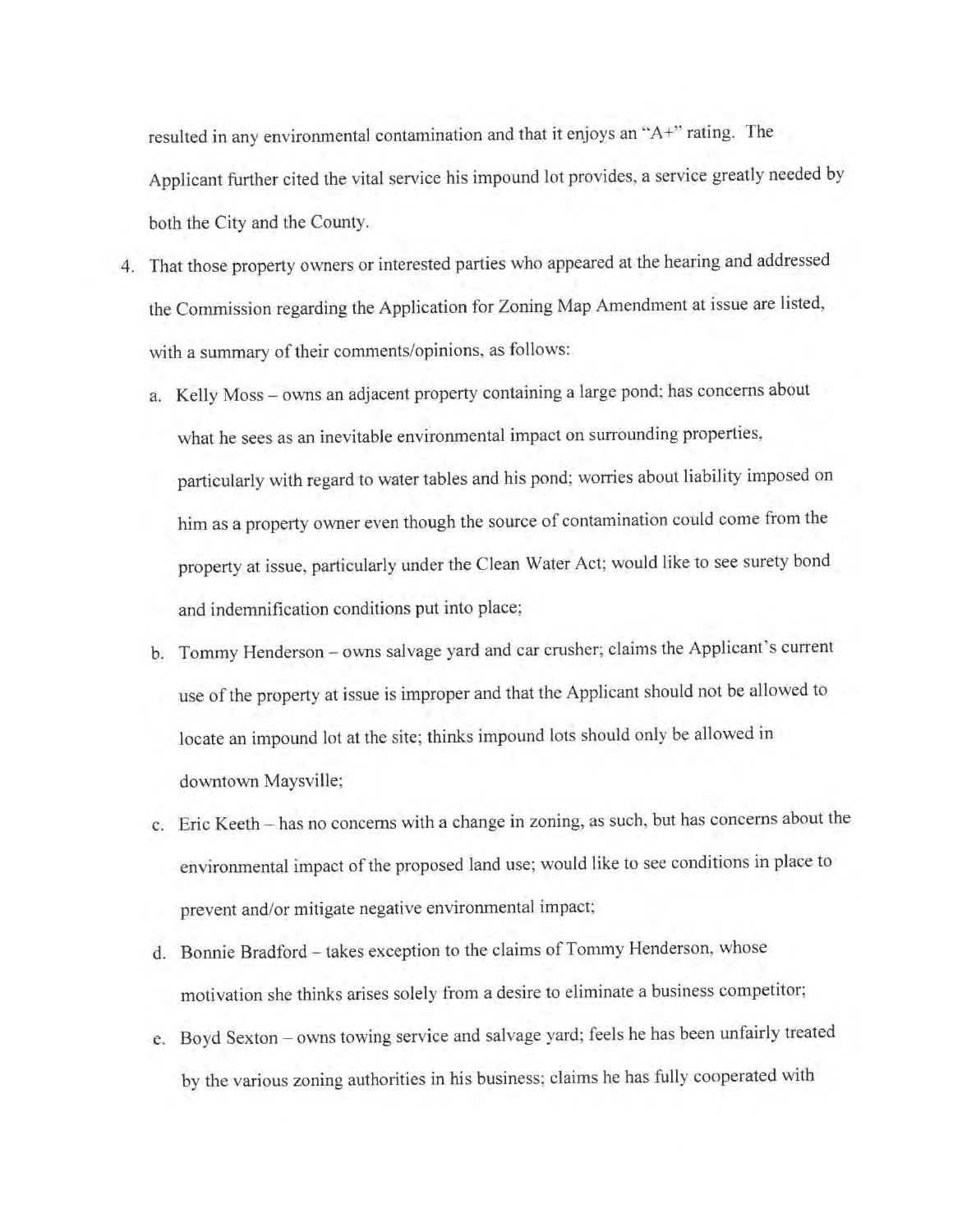zoning authorities but has always been met with opposition; Mr. Larger countered that unlike the Applicant, who has consistently worked in good faith with the various zoning authorities, Mr. Sexton began his operation without going through the official channels and without waiting for proper approval;

- f. Dave Loney reiterates that the Applicant has been operating an impound lot on the site for several years;
- g. Cathy Walston runs an impound lot located in Bracken County; claims that the company the Applicant uses to crush his vehicles is the number one recycler of vehicles in the state and has an excellent reputation for environmental safety.

#### **CONCLUSIONS OF LAW**

- 1. That the Mason County Joint Planning Commission is empowered by KRS Chapter 100 to hear and decide this Application for Zoning Map Amendment.
- 2. That the Commission discussed the issues regarding the potential environmental impact created by the particular proposed land use, and a motion was then made by David Reed, seconded by Joe Brannen, to approve the Application for Zoning Map Amendment. Upon vote of the majority of the members present, the motion to approve the Application for Zoning Map Amendment passed by a vote of 5 to 1, with 1 abstention (Jean Everett).

# RECOMMENDATION TO THE MASON COUNTY FISCAL COURT

WHEREFORE, the Mason County Joint Planning Commission respectfully recommends to the Mason County Fiscal Court that the Application for Zoning Map Amendment filed by Kelly Bradford with regard to the 21.369 parcel located at 6156 KY 11 be granted.